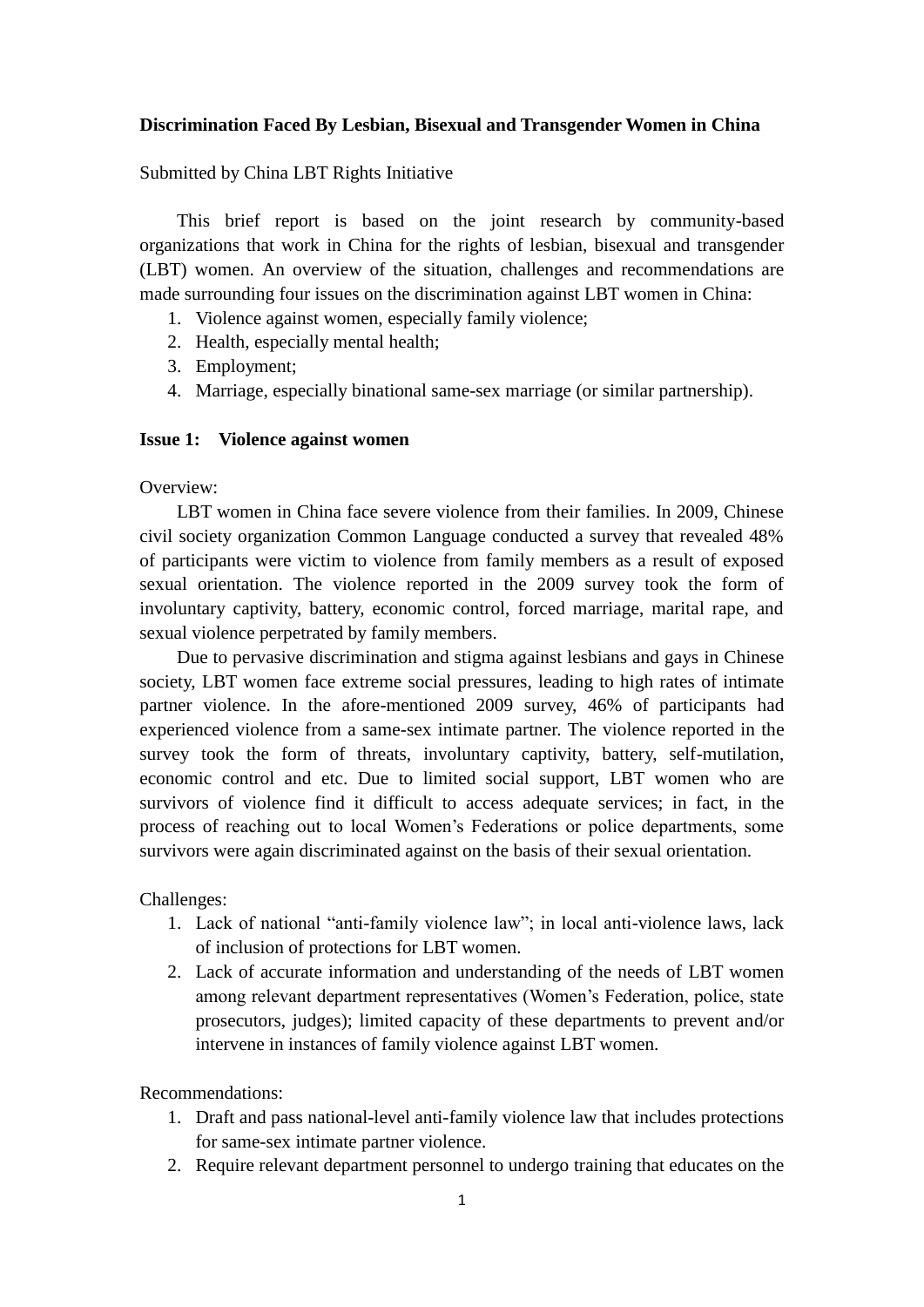unique violence that LBT women face from the family and in same-sex relationships; ensure that the rights of LBT women are protected in the process of implementing the law.

### **Issue 2: Health**

### Overview:

Due to weak standards of medical practice, inadequate education about sexual and gender minorities, and general ignorance and bias surrounding sexual orientation and gender identity among medical personnel, LBT women are unable to access appropriate psychological and physiological medical care in China. Some doctors and medical practitioners view sexual orientation as a "condition" that can be "cured"; often, this type of treatment is conducted under the pressure and insistence of parents, resulting in involuntary commitment to psychiatric wards with the intent to "correct" sexual orientation through "conversion therapy."

In 2001, the third edition of the Chinese Classification of Mental Disorders (CCMD-3) removed homosexuality and bisexuality from the mental disorder category; however, the CCMD-3 retained a category of "ego-dystonic homosexual" to describe people who are unable to accept their same-sex attractions. This effectively creates a loophole for "treatment", and is a category not found in the World Health Organization's  $10<sup>th</sup>$  edition of the International Statistical Classification of Diseases and Related Health Problems (ICD-10). Furthermore, China's mental health educational and information materials still commonly describe homosexuality as a perversion, despite the 2001 revision to the CCMD. These factors and general bias lead to the common practice of "conversion therapy" among psychiatrists and psychotherapists throughout the country.

Challenges:

- 1. China retains the category of ego-dystonic homosexuality in the CCMD, distancing itself from international standards.
- 2. Psychiatrists and psychotherapists lack updated and accurate scientific information about sexual orientation and gender identity.
- 3. Ineffective supervision and implementation of the "People's Republic of China Mental Health Law".
- 4. Ineffective supervision and revision of relevant educational materials containing information concerning sexual orientation and gender identity.

Recommendations:

**.** 

Revise the Chinese Classification of Medical Disorders to completely depathologize homosexuality and bisexuality; adhere to international standards.

1. Strictly implement the "People's Republic of China Mental Health Law"  $(2013)^1$ ; put an end to involuntary commitment of LBT women into

<sup>&</sup>lt;sup>1</sup> See "People's Republic of China Mental Health Law" Article 30: Voluntary principle for mental disorder hospital treatment.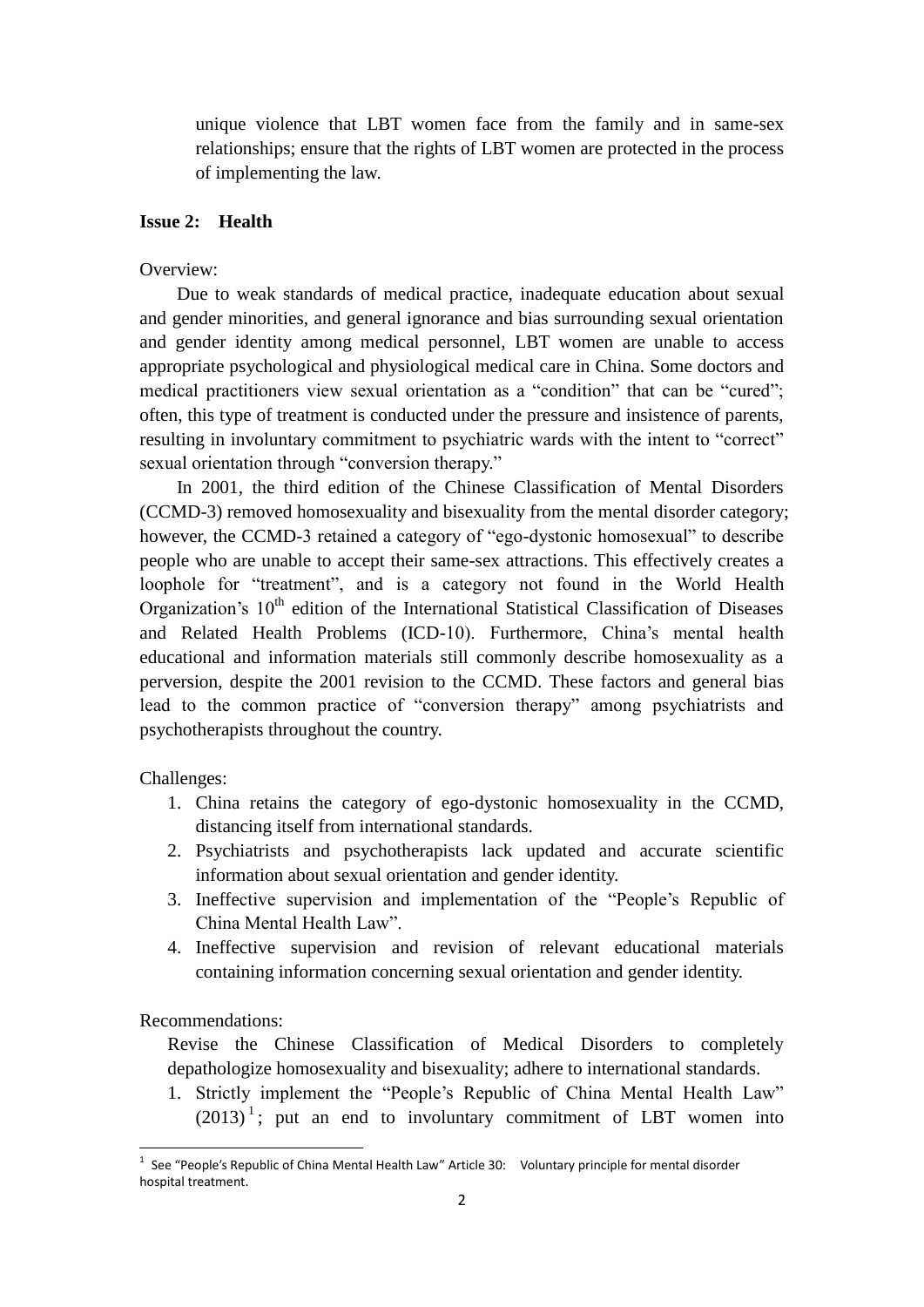psychiatric wards and any "treatment" that takes conversion of sexual orientation as its mission.

- 2. Require relevant medical personnel to undergo training that educates on the unique psychological and physiological needs of sexual and minority women, and disseminate accurate information regarding sexual orientation and gender identity; ensure that the rights of LBT women are protected in the process of receiving medical care.
- 3. Rectify and replace any educational materials that do not meet international and national standards for treatment of sexual orientation and gender identity.

## **Issue 3: Employment**

Overview:

LBT women in the workplace in China face discrimination based on sexual orientation and gender expression. Examples include discrimination in hiring against out lesbian and bisexual women; discrimination in hiring against gender-non-conforming individuals (clothing and/or mannerisms that do not match traditional female gender expression); termination of employment after disclosing sexual orientation and/or gender identity, etc.

According to Chinese law, post-operative transsexuals are entitled to update their gender identity on household registration and identity cards; however, transsexuals are unable to update their gender identity on academic records or other crucial documents. The lack of congruency of identity cards and academic records causes many employers to distrust or discredit potential job candidates who are transsexual.

#### Challenges:

-

Relevant labor laws do not contain non-discrimination provisions for sexual orientation and gender identity.

Recommendations:

- 1. In the "People's Republic of China Labor Law"<sup>2</sup> and "People's Republic of China Employment Promotion Law"<sup>3</sup> , add non-discrimination protections for sexual orientation and gender identity and expression.
- 2. Draft and pass national-level employment non-discrimination law that encompasses broad protections for any discrimination based on identity or status.
- 3. Establish an "equal opportunity commission" to supervise and monitor relevant employment discrimination appeals and emergency assistance.

 $2$  See "People's Republic of China Labor Law" Article 20: Laborers shall not be discriminated on the basis of ethnicity, race, gender, and/or religious faith.

<sup>3</sup> "People's Republic of China Employment Promotion Law" Article 3: In accordance with the law, laborers will receive equal employment rights. Laborers shall not be discriminated in employment on the basis of ethnicity, race, gender, and/or religious faith.